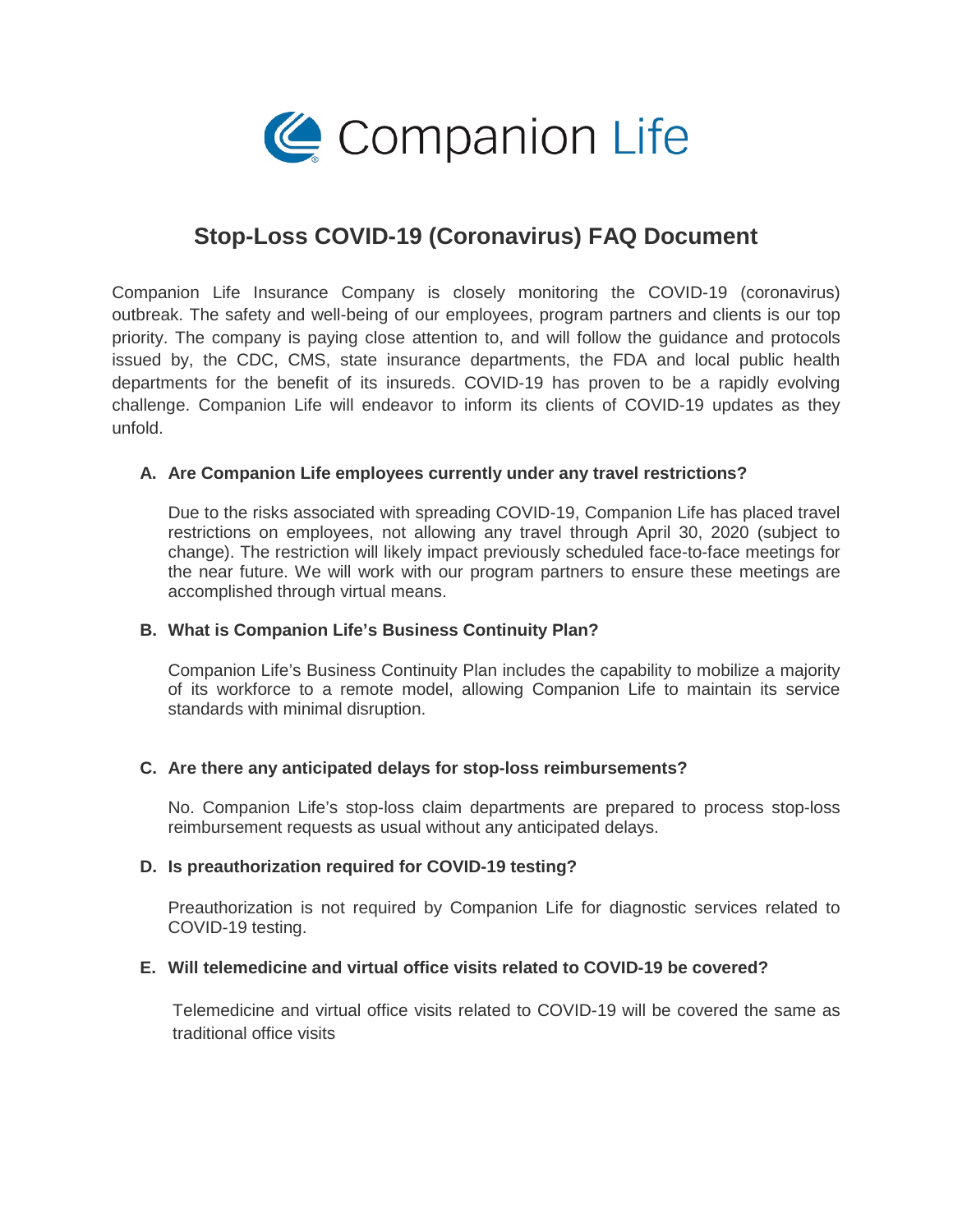#### **F. Will costs associated with COVID-19 be covered under my stop-loss policy?**

Cost sharing, copays, coinsurance and deductibles will be waived for COVID-19 diagnostic testing when medically necessary as prescribed by health care providers in coordinating with Federal and State Authorities, consistent with the U.S. Centers for Disease Control and Prevention guidance, and where payment is not satisfied elsewhere by government entities. COVID-19 treatment expenses will be reimbursed under the stop-loss policy as long as the expenses are covered by the underlying plan and meet the provisions of the stop-loss policy.

#### **G. Will Companion Life require fully executed plan amendments to the stop-loss plan (that may include the elimination of member cost sharing) for diagnostic testing and treatment of COVID-19 in order to be covered by stop-loss? Will these plan changes trigger a midyear policy premium rate change or aggregate factor adjustment?**

Because the health and well-being of our stop-loss clients' employees are of the utmost concern to Companion Life, we will not require a plan amendment regarding COVID-19 testing or treatment expenses covered by the stop-loss policy. We kindly ask for written clarifications of the intended plan changes. If the stop-loss policy is amended to cover the diagnostic testing for COVID-19, Companion Life could adjust rates and/or factors, but we have elected not to adjust the rates or factors for this benefit change.

#### **H. If COVID-19 causes an unforeseen closure of my business, which impacts the ability of our members to meet eligibility requirements for plan coverage, how will stop-loss reimbursements be handled for those members?**

Employees who were actively at work on the day prior to closure due to the COVID-19 outbreak will be eligible through April 30, 2020, at which time we will determine whether to extend the date. Please let us know as soon as possible if such an extension may be needed.

#### **I. If COVID-19 disrupts an employer's ability to pay stop-loss premiums due to an unanticipated event, will there be any flexibility?**

Companion Life will work with our clients to provide premium payment flexibility in accordance with the terms of our policy and applicable state insurance department guidance. In the event premium payment flexibility is needed, we ask that you please notify us as soon as possible to discuss payment options that may be available to you.

# **J. Will requests to add Monthly Aggregate Accommodation to a policy midyear be considered?**

Companion Life will consider adding Monthly Aggregate Accommodation, but it will be on a case-by-case basis and it would only be on a go-forward basis.